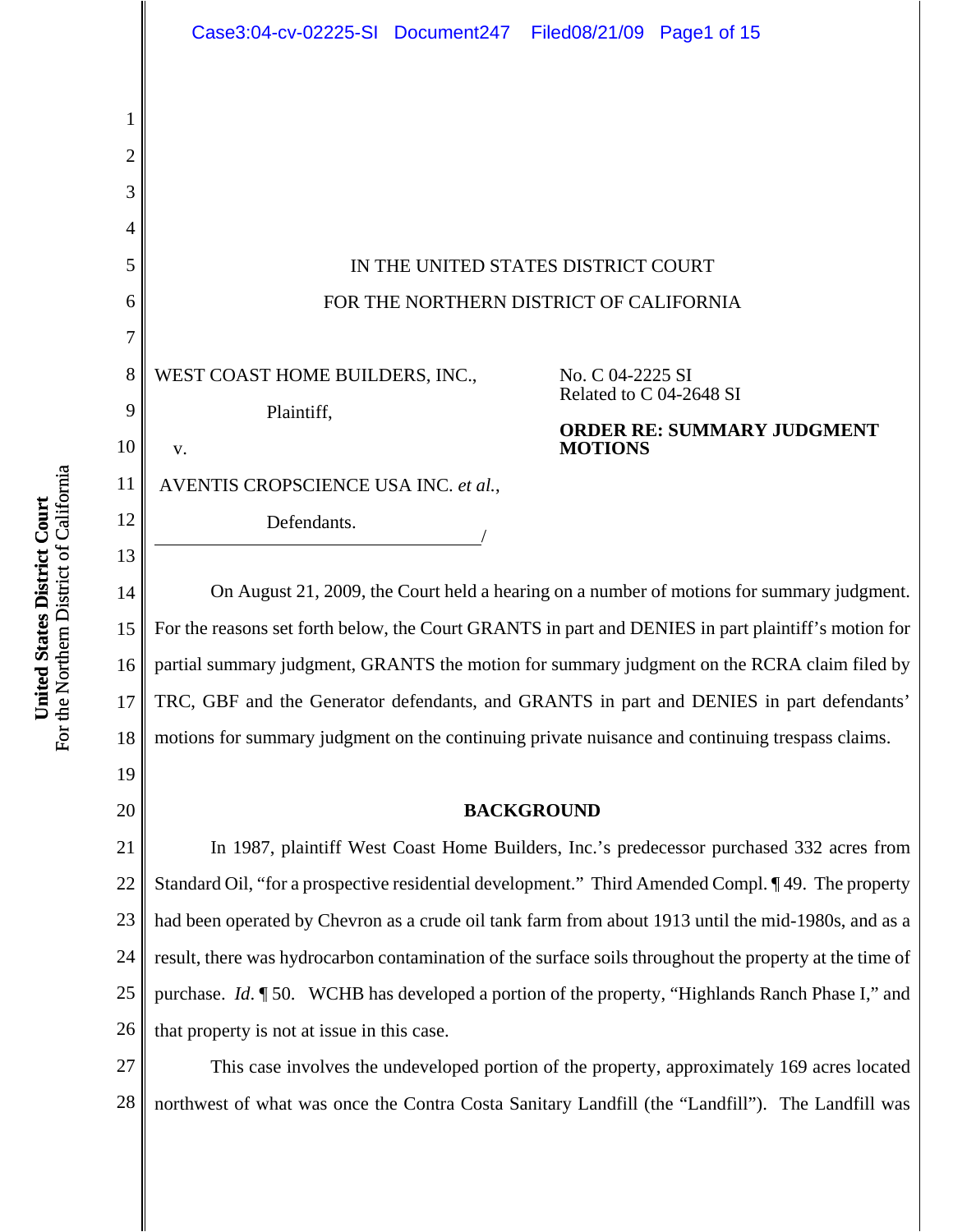1 2 3 4 5 6 operated from 1963 until 1992. WCHB has sued the current owner of the Landfill, GBF Holdings, Inc., GBF's environmental consultant responsible for remediation activities at the Landfill, TRC Companies, Inc., and the "Generator defendants" and the "Federal defendants." The "Generator defendants" and the "Federal defendants" are the original generators, arrangers and/or transporters of the solid waste and hazardous waste that is present in soil and in the groundwater plume underneath the Property. WCHB alleges that groundwater contamination emanating from the Landfill has moved beneath its property.

WCHB wants to develop the property, and in 2007 submitted a proposal for a mixed commercial and residential project, the "Highlands Ranch Phase II" development, to the City of Antioch. The City of Antioch denied the proposed development on the ground that it was inconsistent with the uses mandated by Antioch's General Plan. WCHB still intends to develop the property.

11 12 13 14 15 16 17 18 19 20 21 22 The Landfill is already the subject of ongoing remediation efforts. In 1993, the California Department of Toxic Substances ("DTSC") issued a Remedial Action Order requiring various potentially responsible parties to undertake an investigation of contamination at the Landfill. In 1997, the DTSC issued a Remedial Action Plan ("RAP") for the Landfill. The RAP called for a groundwater pump-and treat system with extraction wells both near the Landfill and near the leading edge of the contaminant plume, installation and maintenance of a landfill cap, modification and maintenance of the landfill gas system, and groundwater monitoring. McFarland Decl. Ex. 1 (RAP at 25). The RAP states that the purpose of the landfill cap was to "minimize the amount of water able to migrate through the landfill material and leach contaminants into the groundwater." *Id*. The purpose of the extraction wells was to "control further migrations of contaminants in the groundwater." *Id*. The RAP also provides that the cleanup standards for groundwater were cleanup "to background" or at a minimum to maximum contaminant levels ("MCLs"). *Id*. at 16.2

23

7

8

9

- 24 25 26 1 Plaintiff also sued Mary Grace Prewett Bertsch and Harold Prewett. The Prewetts are represented by the same counsel as TRC, GBF and the Generator defendants, and are often included with the Generator defendants. The Generator defendants include 35 private entities and the Federal defendants are the United States Department of the Army, United States Department of Defense, and the United States Department of the Navy.
- 27 28  $2^2$  Cleanup "to background" means to clean up until concentrations of the chemicals of potential concern can no longer be detected using standard laboratory techniques. Cleanup to MCLs means to clean up until concentrations of the chemicals of potential concern are lower than the maximum level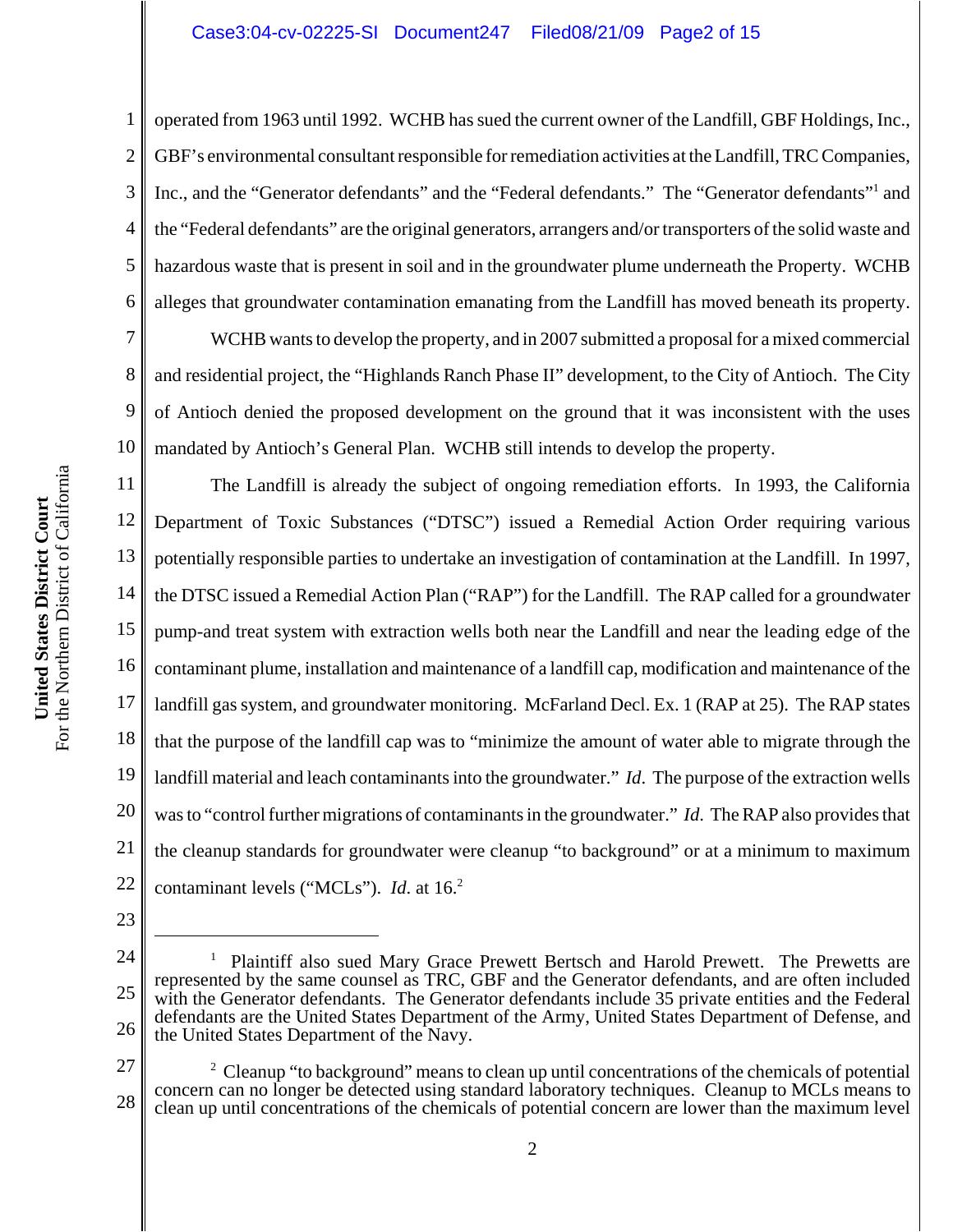#### Case3:04-cv-02225-SI Document247 Filed08/21/09 Page3 of 15

1 2 3 4 5 6 7 8 9 10 GBF began remediating the Landfill in 2001 under DTSC's supervision pursuant to a Consent Order which incorporated the RAP. In 1996, some of the parties that sent waste to the Landfill for disposal brought suit before this court against the entities who owned and operated the Landfill to achieve an allocation of cleanup costs among the parties. *Members of the Pittsburg/GBF Landfill Respondents Group v. Contra Costa Waste Services, Inc.*, C 96-3147 SI ("*CCWS Case*"). The *CCWS Case* settled in 2001. The settlement involved the parties to the *CCWS Case* paying various amounts into a settlement fund, the proceeds of which were transferred to GBF. Through various contractual mechanisms, GBF has assumed sole responsibility for remediating the Landfill. Wilson Decl. ¶ 3. On July 13, 2001, GBF entered into a Consent Order with DTSC. McFarland Decl. Ex. 2 (Consent Order). GBF is the sole respondent under the Consent Order. *Id*.

11 12 13 14 15 16 17 18 19 The Consent Order requires GBF to, *inter alia*, (1) install and maintain a landfill cap, (2) design and install a groundwater extraction and treatment system at the downgradient edge of the Landfill, (3) modify and maintain a landfill gas system, (4) install additional groundwater monitoring wells and conduct groundwater monitoring, and (5) design and install a groundwater extraction and treatment system at the downgradient edge of the offsite plume or submit a request for modification of this offsite remedy. *Id*. Since 2001, TRC (on behalf of GBF) has worked under the supervision of DTSC and the Regional Water Quality Control Board and implemented the measures approved by those agencies under the Consent Order, relative to the groundwater contamination. Wilson Decl. ¶ 8; *see generally id*. at ¶¶ 8-14 (describing measures implemented by TRC).

20 21 22 23 24 25 26 In May 2006, GBF submitted a request for modification of the offsite remedy on the grounds that monitored natural attenuation ("MNA") would be a more appropriate remedy than the offsite remedy called for in the RAP. *Id*. ¶ 15. MNA uses bacteria existing in the subsurface to naturally bioremediate contamination. In response to GBF's request for modification, the DTSC requested that TRC evaluate several different remedial options for the offsite plume. *Id*. ¶ 16. On November 16, 2007, TRC turned in its Groundwater Remedial Alternatives Evaluation to the DTSC. *Id*. ¶ 17. At a meeting between DTSC and TRC on November 26, 2007, DTSC requested that additional sampling and analysis

 $28 \parallel$  allowed in drinking water under federal and state standards.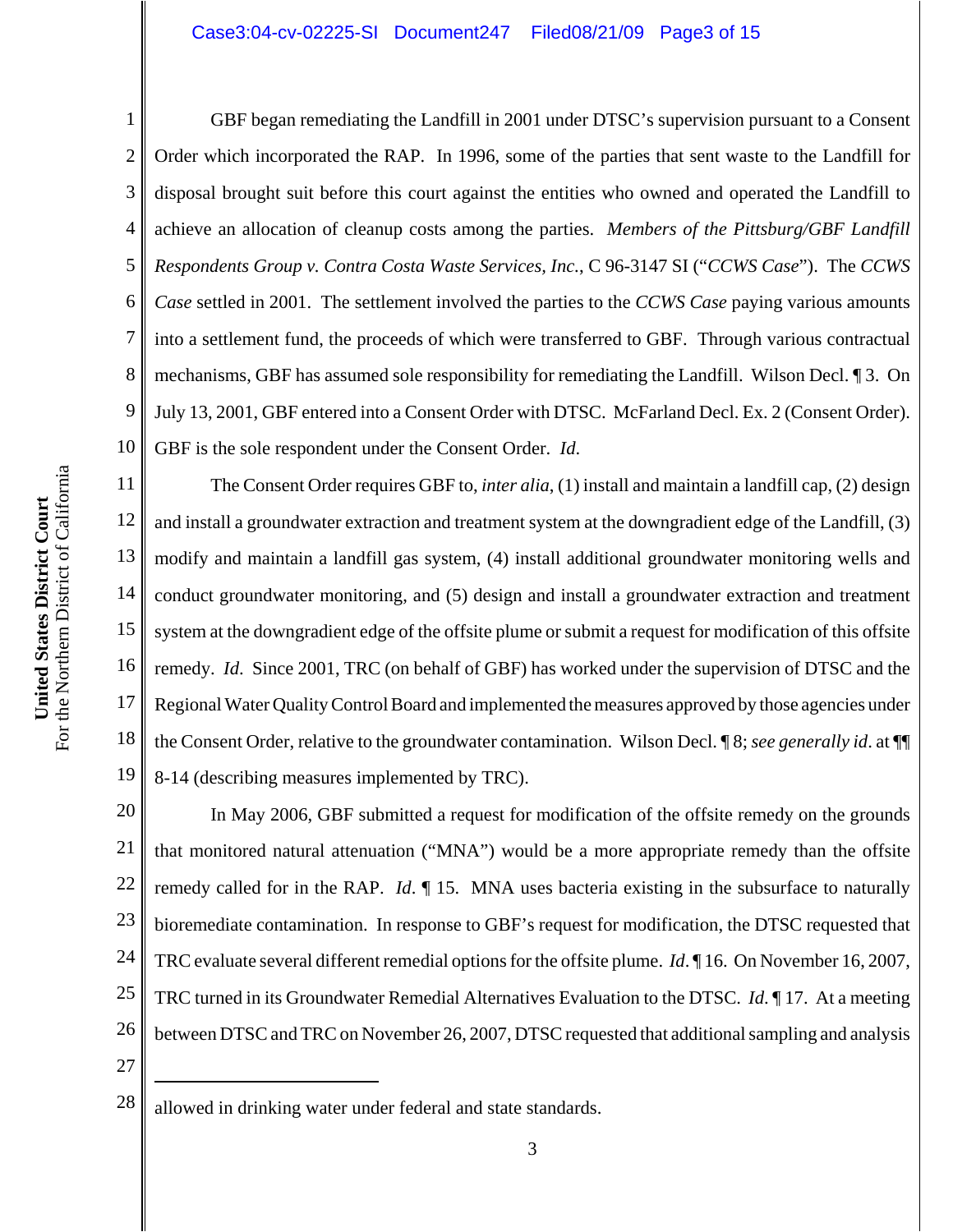1 2 3 4 5 6 7 of MNA parameters be conducted. *Id*. On September 26, 2008, TRC submitted its Addendum to Groundwater Remedial Alternatives Analysis, which included the additional sampling and analysis. *Id.* In a memorandum dated October 8, 2008, DTSC stated that "MNA is likely to be an appropriate remedial alternative for the downgradient residual plume remedy." *Id*. DTSC also recommended five revisions to the Groundwater Remedial Alternative Evaluation, and on March 23, 2009, TRC submitted a Revised Groundwater Remedial Alternative Evaluation incorporating those recommendations. *Id*. The DTSC now has the issue under submission.

8 9 10

# **I. RCRA**

11 12 13 14 15 16 17 18 19 20 21 The parties have filed cross-motions for summary judgment on plaintiff's claim under the Resource Conservation and Recovery Act ("RCRA"), 42 U.S.C. §§ 6901-6992k. RCRA authorizes any person who has provided the statutorily required notice of intent to commence a civil action against any person, including the United States . . . who has contributed or who is contributing to the past or present handling, storage, treatment, transportation, or disposal of any solid or hazardous waste which may present an imminent and substantial endangerment to health or the environment . . . . 42 U.S.C. § 6972(a)(1)(B). RCRA provides for injunctive relief and attorneys' fees and costs, but does not provide for monetary damages or cleanup costs. With regard to injunctive relief, RCRA states, The district court shall have jurisdiction . . . to restrain any person who has contributed or who is contributing to the past or present handling, storage, treatment, transportation, or disposal of any solid or hazardous waste referred to in paragraph  $(1)(B)$ , to order such person to take such other action as may be necessary, or both . . . . *Id*. at § 6972(a). The Third Amended Complaint (TAC) seeks an injunction compelling defendants to "implement the measures necessary to abate the endangerment to health and the environment to the

22 satisfaction of the [California Department of Toxic Substances], the Regional Water Quality Control

23 Board, and any other regulatory agencies that may assert jurisdiction over the abatement of hazardous

24 conditions at the Property." TAC p. 22-23.

25 26 27 28 Defendants contend that plaintiff's RCRA claim is barred because plaintiff is asking the Court to engage in an idle act because GBF is already complying with the remedial directives of the DTSC pursuant to the Consent Order. Defendants note that DTSC has jurisdiction over hazardous substances cleanups in California pursuant to the California Health & Safety Code and the federal CERCLA statute.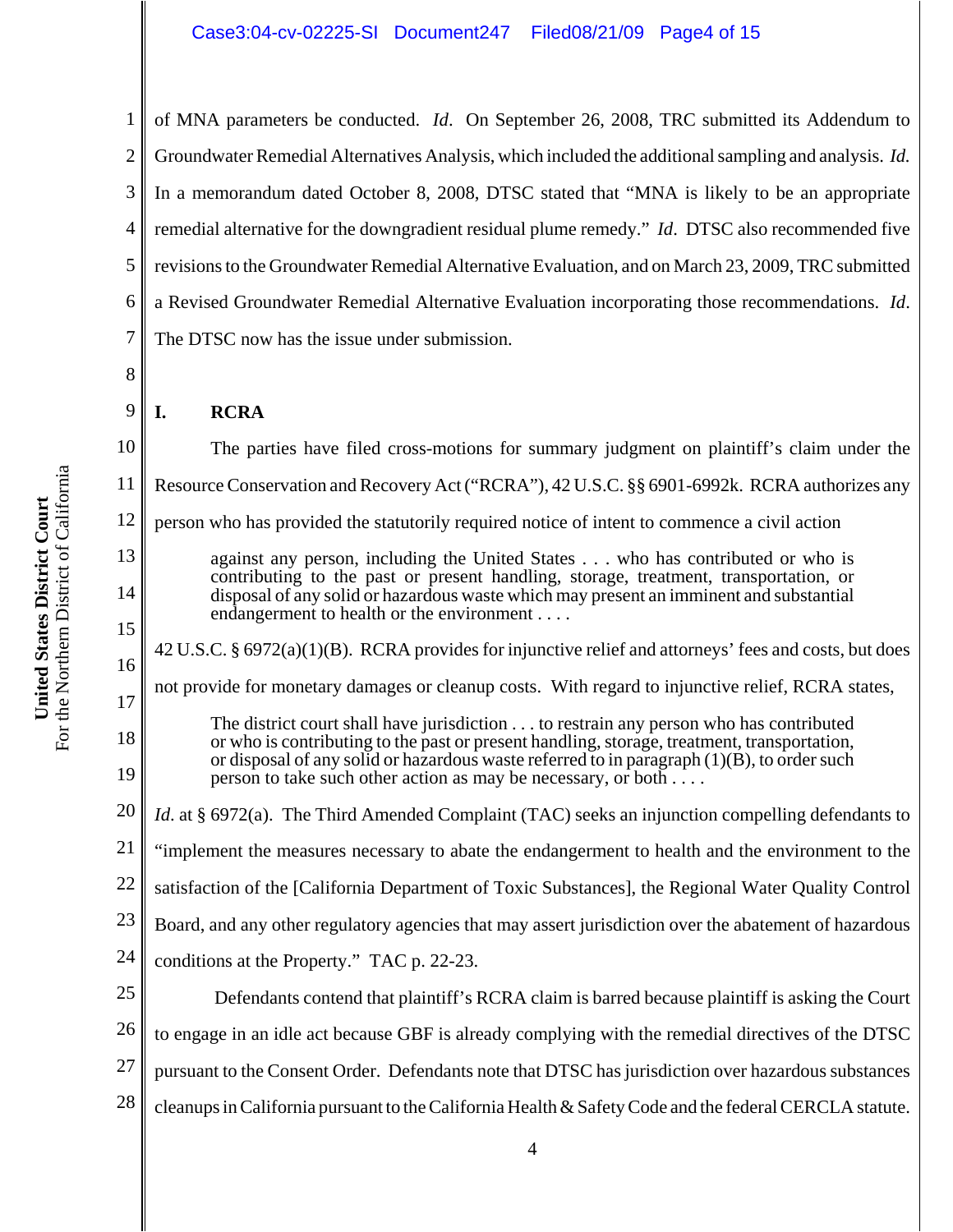1 2 3 4 5 6 7 8 9 Cal. Health & safety Code §§ 25300 *et seq.*; 42 U.S.C. § 9604(c)(3); *see also City of Lodi v. Randtron*, 118 Cal. App. 4th 337, 351 (2004). Because the Landfill has been listed as a hazardous substance release site by DTSC pursuant to the California Hazardous Substance Account Act ("HSAA"), all action with respect to the hazardous substances releases must comply with the HSAA. *City of Lodi*, 118 Cal. App. 4th at 353 ("DTSC is charged 'with sole responsibility for ensuring that required action in response to a hazardous substance release or threatened release at a listed site is carried out in compliance with the procedures, standards, and other requirements set forth in this chapter, and shall, as appropriate, coordinate the involvement of interested or affected agencies in the response action.'") (quoting Cal. Health & Safety Code § 25356).

10 11 12 13 14 15 16 17 Defendants contend that plaintiff's RCRA claim is barred for three reasons: (1) plaintiff lacks constitutional standing because plaintiff seeks an order that will not redress the harm it alleges; (2) plaintiff is not entitled to injunctive relief because it cannot demonstrate irreparable harm; and (3) under the primary jurisdiction doctrine, the administrative forum provided by DTSC is the appropriate forum for resolution of plaintiff's claims regarding the cleanup of the offsite groundwater plume. The gravamen of all three arguments is that WCHB is already receiving the relief it seeks – remediation of the groundwater plume – through TRC/GBF's implementation of the Consent Order and RAP pursuant to the oversight of the DTSC.

18 19 20 21 22 23 24 25 26 27 28 Plaintiff argues that its RCRA claim is not barred because the DTSC is not addressing the vapor intrusion issues on plaintiff's property caused by defendants' groundwater plume. Plaintiff argues that the DTSC's RAP assumed that the properties to the north of the landfill that were then undeveloped (including plaintiff's property) would remain undeveloped. Plaintiff argues that, as a result, the RAP did not consider the indoor health risks from groundwater contamination *if the property was developed*, and plaintiff asserts that the actual remedial work being performed at the landfill site is not lessening the vapor intrusion risk. Plaintiff contends that the Court can design injunctive remedies to address plaintiff's injuries without conflicting with ongoing DTSC efforts. Plaintiff argues that the Court can order defendants to immediately undertake the site-specific soil gas and other health risk assessment investigation studies necessary to quantify and address these risks, can order defendants to implement additional site-specific remedies that would contain further spread of the plume and decrease chlorinated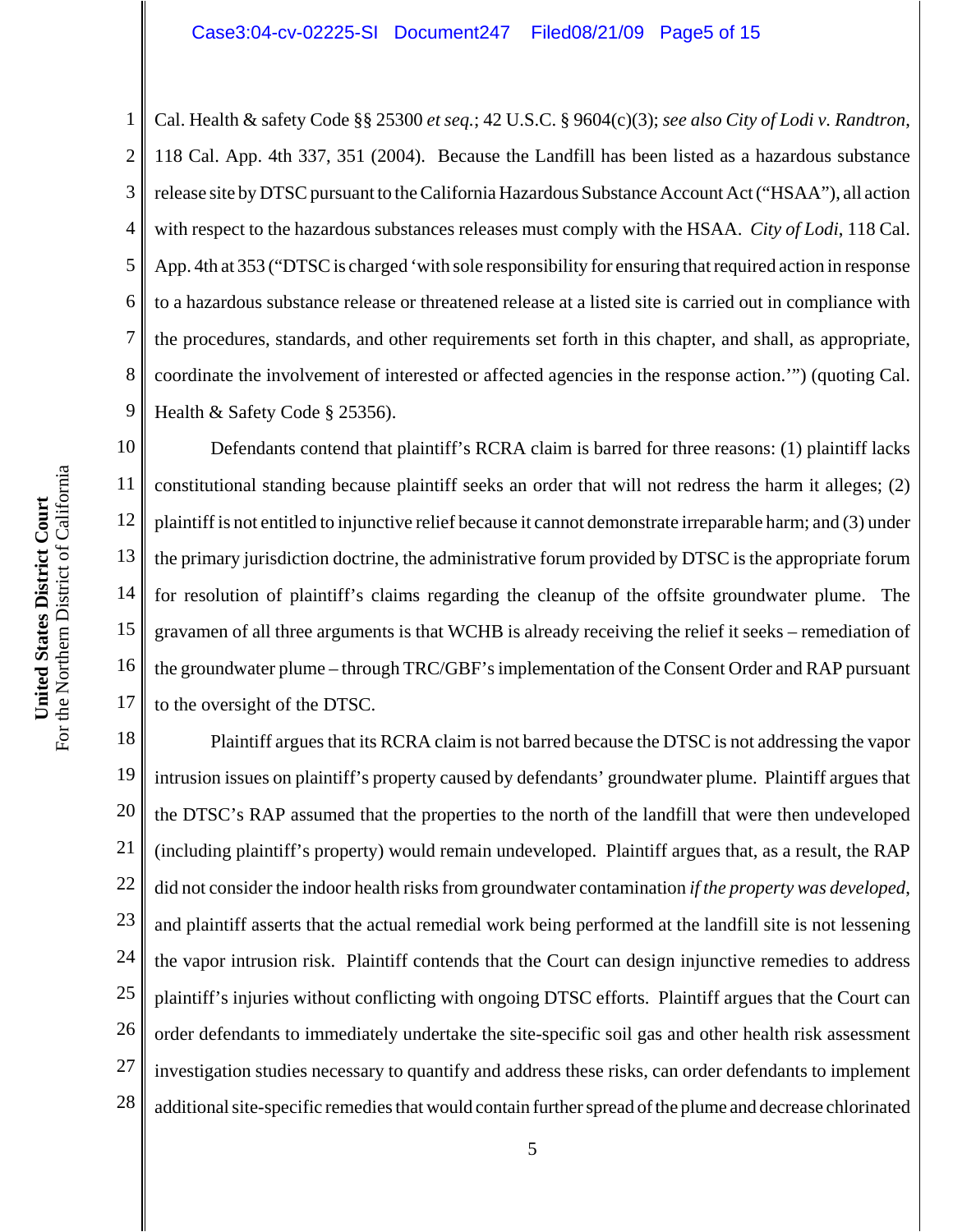#### Case3:04-cv-02225-SI Document247 Filed08/21/09 Page6 of 15

1 2 3 solvent concentrations, and order affirmative injunctive relief requiring defendants to fund and implement necessary mitigation measures under plaintiff's buildings to protect occupants from indoor vapor intrusion dangers.

Defendants respond that the purported deficiencies identified by plaintiff, and the proposed injunctive relief, were not pled in the Third Amended Complaint. Defendants note that plaintiff does not request, or even mention, indoor air intrusion mitigation measures in the TAC. Defendants also argue that the RAP never considered vapor intrusion issues on the property because the property was vacant and there were no plans to develop it – and defendants argue that nothing has changed in this regard because plaintiff still has no concrete plans to develop the Property.

10 11 12 13 14 15 16 17 18 19 20 21 22 23 24 25 26 27 28 The Court agrees with defendants that plaintiff's RCRA claim fails and thus that defendants are entitled to summary judgment. There are two fundamental problems with plaintiff's RCRA claim. First, the Consent Order already requires GBF/TRC to clean up the groundwater contamination, and that remediation has been underway for years. Plaintiff seeks relief that it is already obtaining outside of this lawsuit, and aside from the alleged vapor intrusion issues discussed *infra*, plaintiff "has identified nothing whatsoever that this Court could order defendant to do to supplement [already existing remediation] efforts." *87th St. Owners Corp. v. Carnegie-Hill-87th St. Corp.*, 251 F. Supp. 2d 1215, 1220-21 (S.D.N.Y 2002) (dismissing RCRA claim as moot due to ongoing state-supervised cleanup addressing contamination). That the RCRA injunctive relief claim is superfluous is demonstrated by the relief sought by the complaint, which is simply an order directing defendants to implement remedial measures to the satisfaction of the DTSC and any other regulatory agencies that "may assert jurisdiction" over the abatement of hazardous conditions at the property. Whether this is viewed as a lack of standing because the harm will not be redressed by this Court, or as a failure to demonstrate entitlement to relief under RCRA, the problem is the same: there is no basis for the relief plaintiff seeks because the contamination is already being addressed by the DTSC through the Consent Order and the RAP. *See Glanton v. AdvancePCS, Inc.*, 465 F.3d 1123, 1125 (9th Cir. 2006) ("There is no redressability, and thus no standing, where . . . any prospective benefits depend on an independent actor who retains 'broad and legitimate discretion the courts cannot presume to control or to predict.'") (internal citation omitted); *87th St. Owners*, 251 F. Supp. 2d at 1220-21; *Kara-Holding Corp. v. Getty*

4

5

6

7

8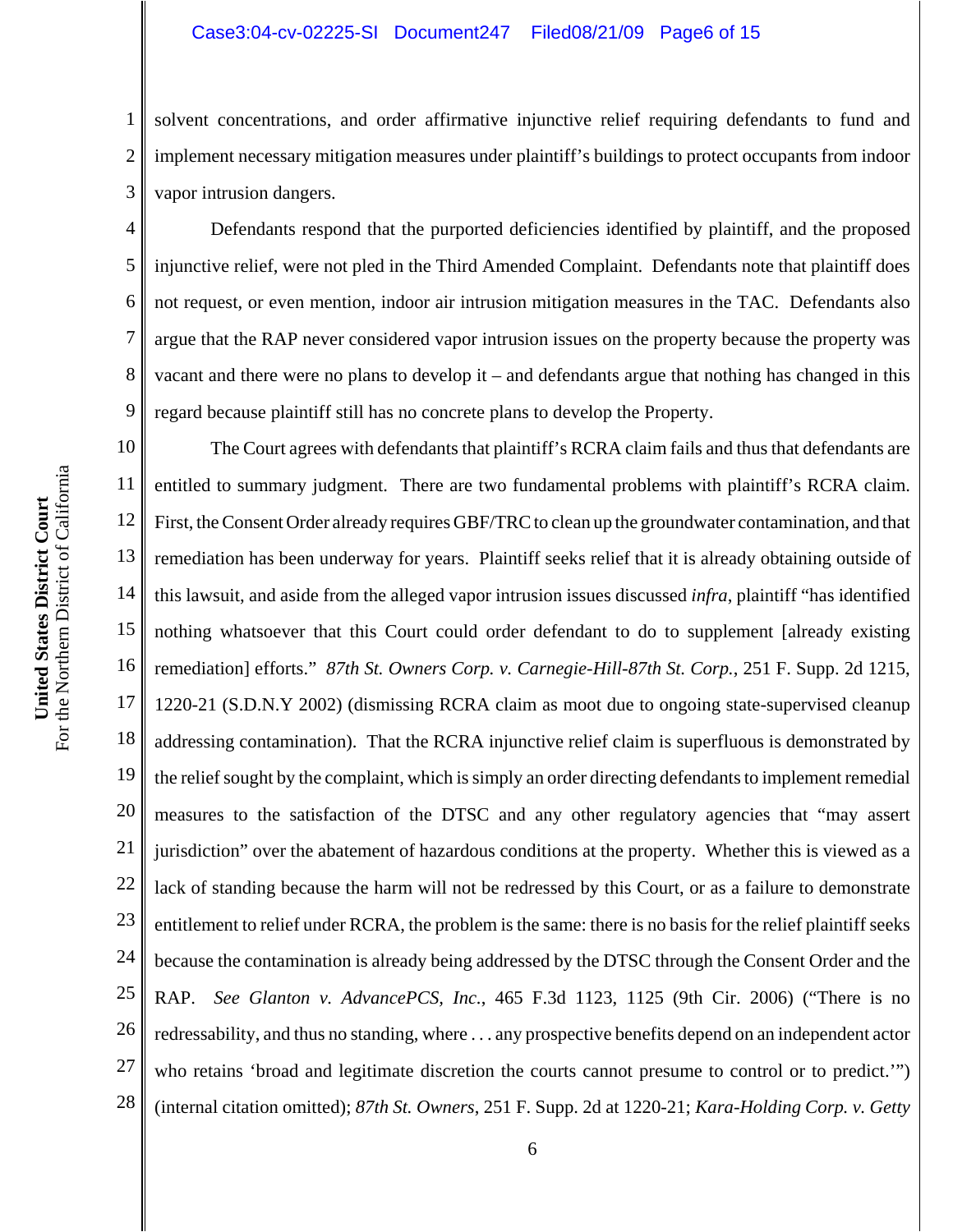1 2 3 4 5 *Petroleum Mktg.. Inc.*, 99 Civ. 0275 (RWS), 2004 WL 1811427, at \*11 (S.D.N.Y. Aug. 12, 2004) (granting defendants summary judgment on RCRA claim where "Kara has not shown that the remediation plan proposed by the plaintiff is necessary to insure that the petroleum contamination is no longer an imminent and substantial endangerment in light of the considerable remediation that has already taken place.").

6 10 12 13 Plaintiff contends that the current remediation plan does not address the danger posed by vapor intrusion, and thus that the RCRA injunctive relief is not superfluous. There are a number of problems with this assertion. First, even if the Court granted the relief that plaintiff describes in its papers regarding soil vapor, such as ordering TRC to conduct a study of the site-specific soil gas conditions, DTSC would necessarily be involved in that process, and would make the determination as to whether mitigation was necessary. Plaintiff concedes as much. *See* Cullen Decl. ¶¶ 41-42 ("soil vapor investigation will include interaction with DTSC as the regulatory oversight agency, the development of a workplan, implementation of a side-wide soil vapor investigation, and reporting the results").

14 15 16 17 18 19 20 21 More importantly, the alleged soil vapor danger only exists *if* plaintiff develops the property, and all of the evidence submitted by plaintiff about vapor intrusion risks is contingent on development. *See* Spence Decl. ¶ 6 ("I explained the human health risks from vapor intrusion that were present for the *planned development* of Plaintiff's West Coast and SPPI Properties . . . ."). If and when plaintiff develops its property, plaintiff can approach the DTSC about this issue. Plaintiff does not contend that there is any current danger posed by soil vapor (and even if it did, DTSC would address it). In order to obtain injunctive relief under RCRA, plaintiff must show an "imminent and substantial endangerment" to health or the environment. 42 U.S.C. § 6972(a).

22 23 24 25 26 27 28 The Supreme Court has said that the language of the RCRA " 'implies that there must be a threat which is present now, although the impact of the threat may not be felt until later.'" *Meghrig v. KFC Western, Inc*., 516 U.S. 479, 486, (1996) (quoting *Price v. United States Navy*, 39 F.3d 1011, 1019 (9th Cir. 1994)). Only if injury is "sufficiently likely" will the balance of harm tilt in favor of injunctive relief. *Amoco Prod. Co. v. Village of Gambell, AK*, 480 U.S. 531, 545 (1987). Here, the dangers identified by plaintiff all depend on future development, and there is no "imminent and substantial endangerment" that can be remedied by this Court. The Court finds instructive the recent decision by

7

8

9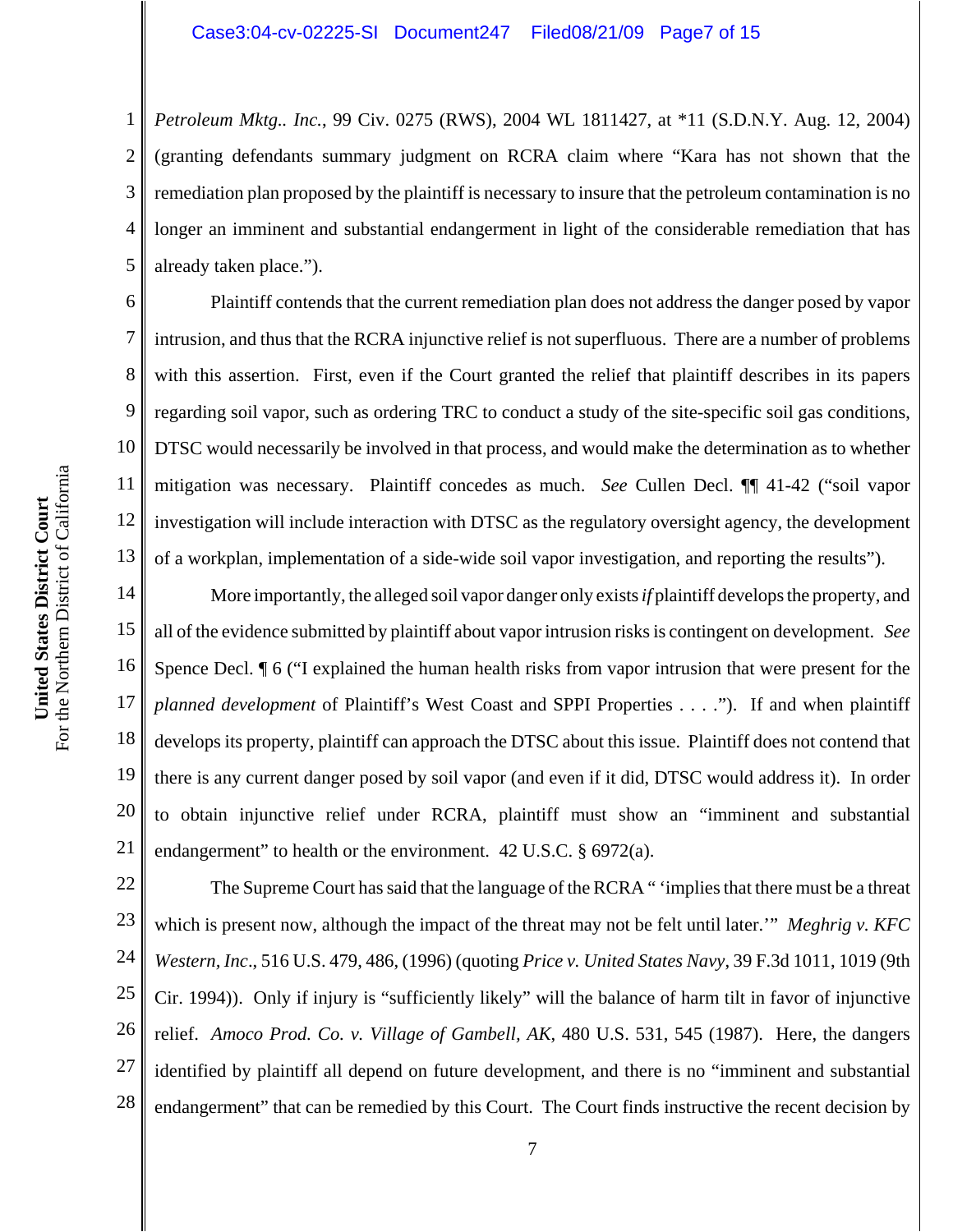1 2 3 4 5 6 7 8 9 10 11 12 13 14 15 16 17 the Second Circuit in *Simsbury-Avon Preservation Soc. LLC v. Metacon Gun Club*, \_\_ F.3d \_\_, 2009 WL 2341924 (2d Cir. July 31, 2009). In that case, the Second Circuit found summary judgment in favor of the defendants was proper on the plaintiff's RCRA claim. The court held that discarded lead at a gun club site did not present an "imminent and substantial endangerment to health or environment," and thus did not warrant injunctive relief under RCRA, despite the plaintiff's expert report that found that various samples drawn from site exceeded state thresholds for residential sites and concluded that lead represented potential exposure risk to humans and wildlife. *Id*. at \*10-11. The court found that there was no triable issue of fact on "imminent and substantial endangerment" where the report did not state the degree of potential exposure to lead contamination on site, or provide any evidence that anyone was subject to long-term exposure to lead contamination at site, or that there were realistic pathways of exposure there. *Id.* That is precisely the case here. *See also Avondale Federal Savings Bank v. Amoco Oil Co.*, 170 F.3d 692, 695 (7th Cir. 1999) (holding RCRA claim premature because "Avondale's own expert testified that 'if excavation is ever performed under the streets adjacent to the property, petroleum contamination will be found at levels requiring abatement to protect health and the environment.' Thus off-site contamination may very well present an imminent and substantial danger at some point, but it does not present such a danger right now."); *Price v. United States*, 818 F. Supp. 1323, 1325 (S.D. Cal. 1992) (if no pathway of exposure, no imminent endangerment).

#### 19 **II. CERCLA**

20 21 22 23 24 25 26 27 Plaintiff seeks partial summary judgment on liability under Section 107 of the Comprehensive Environmental Response, Compensation and Liability Act ("CERCLA") for response costs relating to groundwater, soil and surface contamination. The elements of a Section 107 response cost claim are: (1) the area on which hazardous substances are found must constitute a defined "facility"; (2) a "release" or "threatened release" of a "hazardous substance" from the facility has occurred; (3) the plaintiff has incurred "response costs" that are "necessary" and "consistent with the National Contingency Plan ('NCP')"; and (4) the defendant is among one of four classes of persons subject to liability. 42 U.S.C. § 9607(a)(4)(B); *Carson Harbor Village Ltd. v. Unocal Corp.*, 227 F.3d 1196 (9th Cir. 2000).

28

18

Defendants oppose summary judgment on the ground that plaintiff's costs do not meet the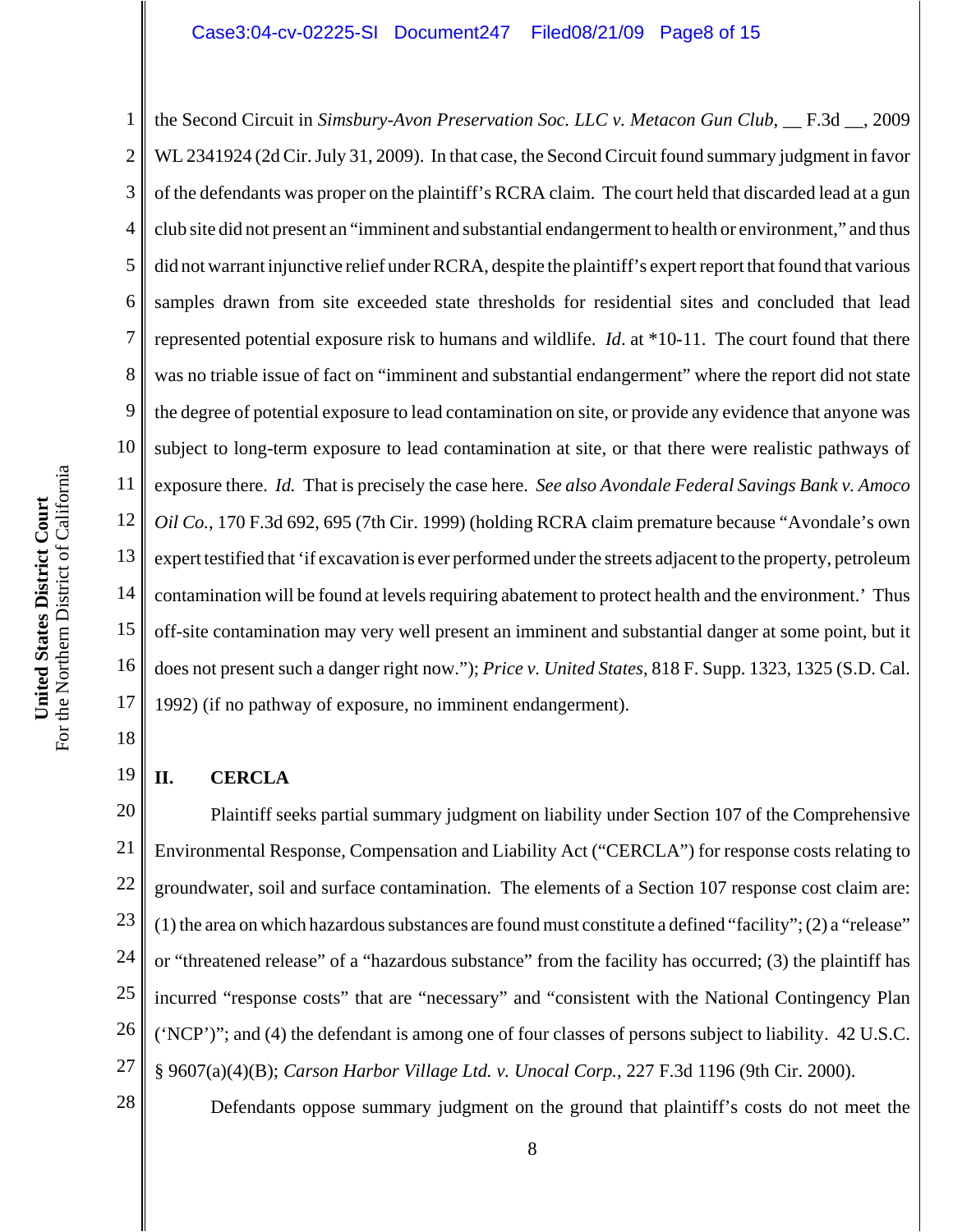#### Case3:04-cv-02225-SI Document247 Filed08/21/09 Page9 of 15

1 2 3 4 5 6 definition of "response costs."<sup>3</sup> Plaintiff claims two types of costs as "response costs": expert witness fees incurred in connection with this litigation, and costs incurred by plaintiff's counsel. Plaintiff asserts that its "experts have examined the nature and extent of the groundwater contamination in an effort to ensure effective remediation" and that its "attorneys have met with regulators and reviewed and commented on submissions by other responsible parties, such as for a containment zone application." Plaintiff's motion at 18:4-12.

7 8 9 10 11 12 13 14 "CERCLA Section 107 does not provide for the award of private litigants' attorney's fees associated with bringing a cost recovery action." *Key Tronic Corp. v. United States*, 511 U.S. 809, 819 (1994). Where a private litigant's attorneys fees "have not advanced the cleanup" of the contamination, those costs are not recoverable. *Fireman's Fund Ins. Co. v. City of Lodi*, 302 F.3d 928, 953 (9th Cir. 2002). Similarly, expert costs incurred primarily for litigation are not recoverable. *See Louisiana-Pacific Corp. v. ASARCO Inc.*, 24 F.3d 1565, 1577 (9th Cir. 1994); *Gussack Realty Co. v. Xerox Corp.*, 224 F.3d 85, 92 (2d Cir. 2000) (expenditures on experts not "closely tied to the actual cleanup" are not necessary response costs).

15 16 17 18 19 20 21 22 23 24 25 Defendants contend that plaintiff has failed to demonstrate that the sought costs are "response costs" as opposed to unrecoverable litigation costs. Plaintiff responds that the amount of costs can be determined at trial, and that "defendants' arguments regarding the recoverability of particular line items in attorney fees or consultant invoices do not go to liability but to the extent of damages, and should be addressed at trial." Reply at 7:20-22. Plaintiff also asserts that the Court can defer until trial the questions of necessity and NCP consistency. While the Court agrees that the trial will only focus on the remaining disputed issues, the Court cannot grant summary judgment on liability as requested by plaintiff because plaintiff has the burden of showing, as an element of a Section 107 claim, that it has incurred "response costs" that are "necessary" and consistent with the NCP. *See Ascomb Properties Inc. v. Mobil Co.*, 866 F.2d 1149, 1154 (9th Cir. 1989) ("[I]f a plaintiff ultimately fails to show a proper response cost, then he will fail to prove his prima facie case."); *Carson Harbor Village, Ltd. v. Unocal*

<sup>27</sup> 28 <sup>3</sup> The TRC defendants also contend that none of plaintiff's costs were "necessary" or were incurred "consistent with the NCP." However, plaintiff's motion for summary judgment only seeks a determination that it has incurred recoverable "response costs," and explicitly requests that any determination of "necessity" or consistency with the NCP be deferred to trial.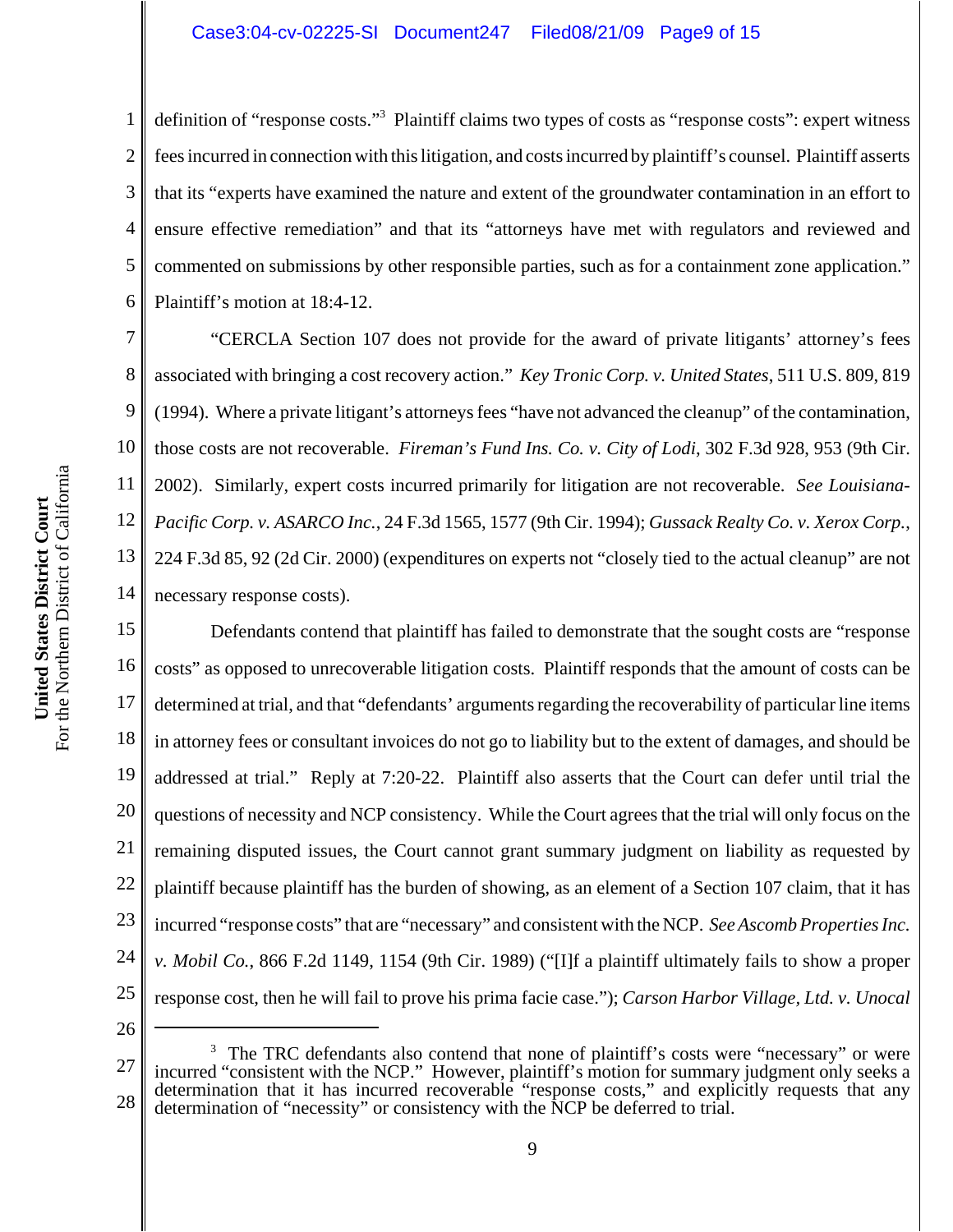2 3 4 5 6 7 8 *Corp.*, 287 F. Supp. 2d 1118, 1154 n.218 (C.D. Cal. 2003) ("It is appropriate to require a CERCLA plaintiff to prove compliance with the NCP in order to survive a motion for summary judgment because damages are a fundamental component of a private party CERCLA claim, and if the recovery of damages is foreclosed because the plaintiff has failed to comply with the NCP, there is no need to try issues of liability.").<sup>4</sup> To the extent defendants have not disputed the other elements of plaintiff's CERCLA response cost claim, plaintiff's motion is GRANTED. At trial, in order to prevail on this claim, plaintiff will need to establish that the fees and costs sought are "response costs" that were "necessary" and consistent with the NCP.

9

10

1

# **III. Continuing nuisance and continuing trespass**

11 12 13 14 15 16 17 Plaintiff alleges claims for private continuing nuisance and continuing trespass against GBF, TRC and the Generator defendants. These claims allege that defendants "used and/or maintained said premises or conducted their business and operations in an unnecessary, unreasonable and injurious manner that allowed wastes to be accumulated at the Landfill and into the surface and sub-surface soils and groundwaters, including into the soils and groundwaters of the Property" and that such disposal has created a continuing nuisance and trespass interfering with plaintiff's enjoyment of its property. TAC ¶¶ 114-27. All parties have moved for summary judgment on these claims.

18

19

## **A. TRC defendants**

20 21 22 23 24 Plaintiff moves for summary judgment of liability against the TRC defendants. The TRC defendants argue that they cannot be held liable for the continuing nuisance and trespass claims because they did not own or operate the Landfill. However, "under California law, both the parties who maintain the nuisance and the parties who create the nuisance are responsible for the ensuing damages." *Newhall Land & Farming Co. v. Superior Court*, 19 Cal. App. 4th 334, 343 (1993). Plaintiff contends that the

25

<sup>26</sup> 27 28 <sup>4</sup> Plaintiff also asserts that this Court "has utilized this same approach in prior related litigation," citing a September 8, 1999 order in *Members of the Pittsburg/GBF Landfill Respondents Group v. Contra Costa Waste Services, Inc.*, C 96-3147 SI. However, as discussed in that order, the defendants conceded three elements of the CERCLA claim, including that the plaintiffs had incurred "response costs," and the only disputed question was whether the defendants were responsible parties under CERCLA.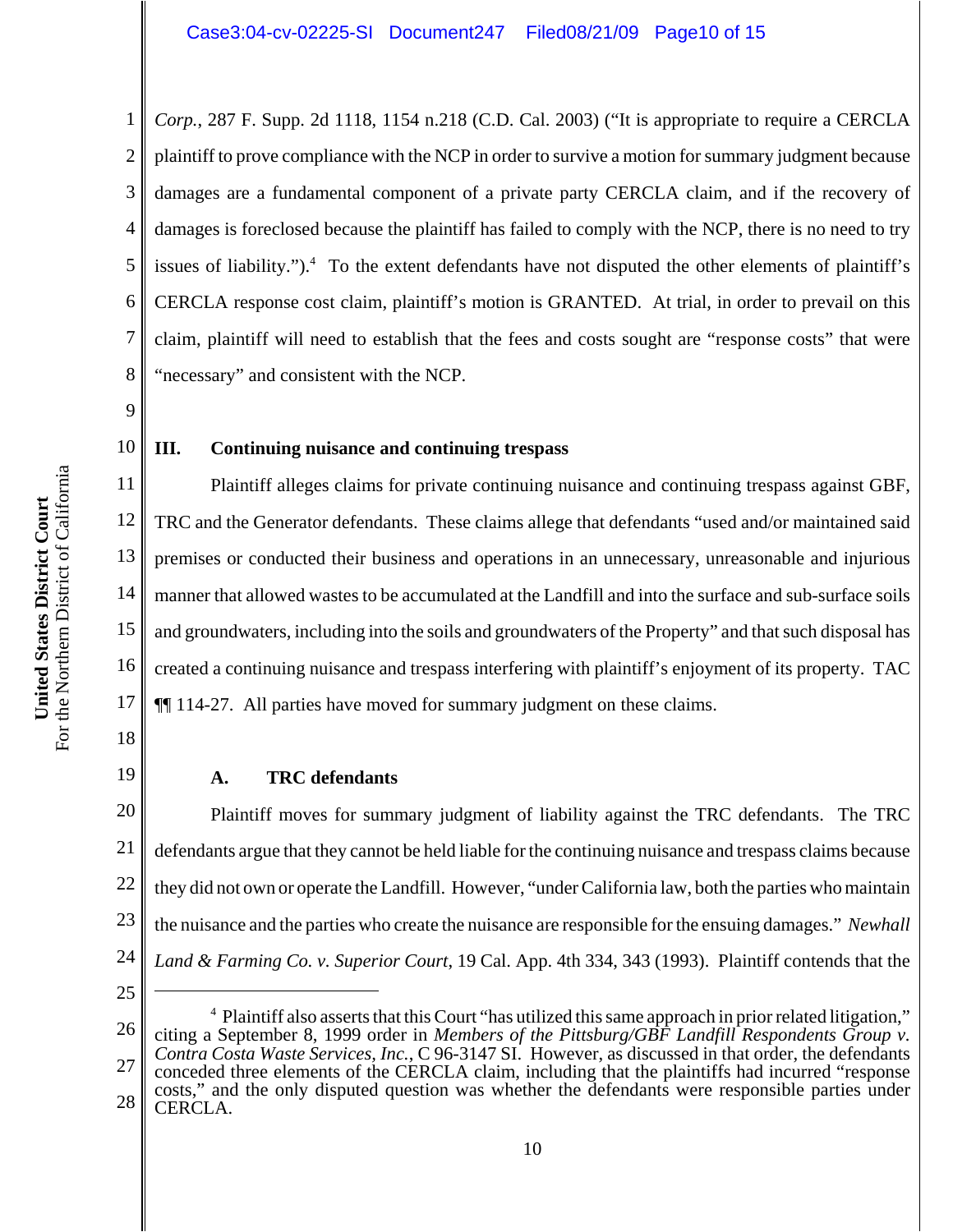# Case3:04-cv-02225-SI Document247 Filed08/21/09 Page11 of 15

TRC defendants are liable because they have failed to abate the groundwater plume underlying plaintiff's property. In order to warrant summary judgment, plaintiff must show that there are no triable issues of fact as to, *inter alia*, whether defendants have interfered with plaintiff's private use and enjoyment of their property, and whether that interference was substantial and unreasonable. CA BAJI § 8.60. As GBF/TRC notes, they have been remediating the groundwater plume pursuant to the Consent Order and RAP. At the very least, defendants' ongoing remediation raises triable issues of fact as to whether defendants have interfered with plaintiff's use of the property and the reasonableness of defendants' conduct.

9 10 11 12 13 14 15 16 17 18 19 20 21 22 Defendants in turn move for summary judgment on the ground that plaintiff's damages are so uncertain and speculative as to be unrecoverable as a matter of law. Defendants challenge the damages opinion by plaintiff's expert on numerous grounds. Plaintiff claims damages of almost \$13 million for its purported inability to develop the Property as a result of the groundwater contamination emanating from the Landfill and lying beneath a portion of the proposed Highlands Ranch Phase II development. This damages calculation is based on the following assumptions: (1) WCHB will build the Highlands Ranch Phase II development, (2) WCHB would have been able to undertake development beginning in 2003, and that full development would have been complete by mid-2004, and (3) WCHB would have been able to easily sell all the homes in the development. Defendants argue that these assumptions are deeply flawed because Antioch denied the Highlands Ranch Phase II development, WCHB could not have begun development in 2003 because there are a number of lengthy steps WCHB would be required to go through in order to proceed with the Highlands Ranch Phase II development, and plaintiff's expert did not engage in any supply and demand analysis and thus the assumption that WCHB would be able to easily sell the homes is unfounded.

23 24 25 26 27 28 To the extent defendants argue that plaintiff has not suffered any injury, the Court disagrees, as plaintiff claims that its property interest has been harmed as a result of contamination flowing from the Landfill, and that this contamination has prevented plaintiff from developing the land. To the extent that defendants challenge various conclusions reached by plaintiff's expert – such as contending that he made a number of unsupported assumptions about the speed and ease with which plaintiff could secure approval for, build and sell the Highlands Ranch Phase II development – those issues go to the

1

2

3

4

5

6

7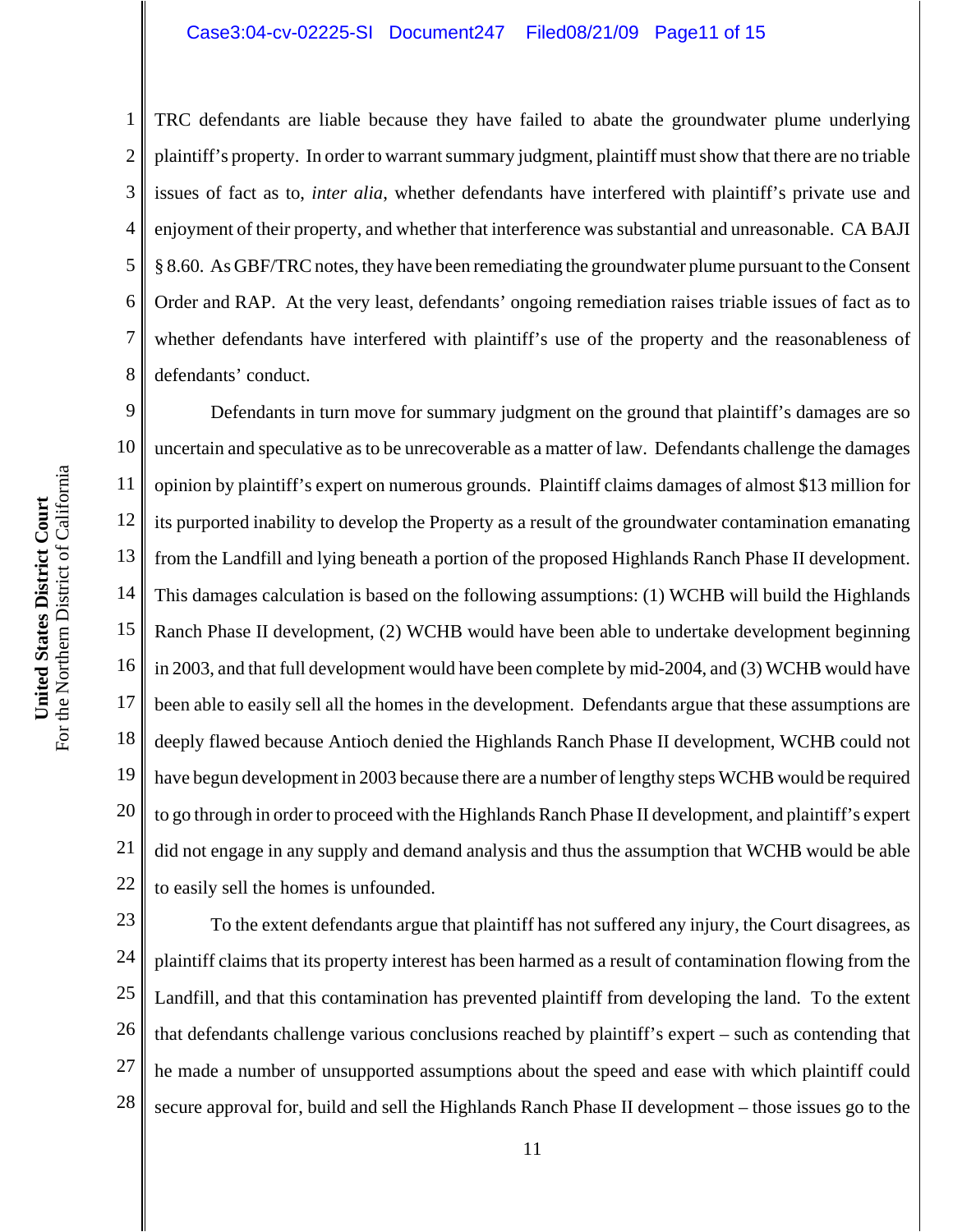1 2 weight rather than the admissibility of plaintiff's evidence of damage. As such, there are factual issues inappropriate for summary judgment.

3 4

# **B. Generator defendants**

5 6 7 8 9 10 11 12 13 14 15 The Generator defendants contend that plaintiff's claims fail because plaintiff cannot show that these defendants' conduct was unreasonable, reckless or negligent (for continuing nuisance) or intentional, reckless or negligent (for continuing trespass). *See Hellman v. La Cumbre Golf & Country Club*, 6 Cal. App. 4th 1224, 1230-31 (1992) (continuing nuisance); *Wilson v. Interlake Steel Co.*, 32 Cal.3d 229 (1982) (continuing trespass). The Generator defendants argue that the most that plaintiff can show is that the Generator defendants sent hazardous substances and waste to the Landfill. The Generator defendants argue that it is undisputed that they had no responsibility for the operations at the Landfill, and it is the operation of the Landfill that plaintiff claims gives0 rise to the groundwater contamination now existing under portions of its property. The Generator defendants argue that plaintiff's discovery responses confirm that the only basis for its claims against the Generator defendants is their disposal of waste at the landfills.

16 17 18 19 In response, plaintiff raises a variety of unavailing arguments. Plaintiff contends that a defendant may be liable for a nuisance without negligence. While plaintiff is correct that negligence is not a necessary element of a nuisance claim, in the absence of negligence there must be some intentional conduct that is unreasonable. *See Hellman*, 6 Cal. App. 4th at 1230.

An action for private nuisance is designed to redress a substantial and unreasonable invasion of one's interest in the free use and enjoyment of one's property. The invasion may be intentional and unreasonable. It may be unintentional but caused by negligent or reckless conduct; or it may result from an abnormally dangerous activity for which there is strict liability. On any of these bases the defendant may be liable. On the other hand, the invasion may be intentional but reasonable; or it may be entirely accidental and not fall within any of the categories mentioned above.

24 25 26 27 28 *Id*. at 1230-31. The cases cited by plaintiff do not hold otherwise. *See Shields v. Wondries*, 154 Cal. App. 2d 249, 255 (1957) ("A nuisance may not, necessarily, grow out of acts of negligence, but may be the result of skillfully directed efforts – efforts which may be skillfully directed towards others accomplishing the desired end, but which may not have due regard for the rights of others."); *see also Sturges v. Charles L. Harney, Inc.*, 165 Cal. App. 2d 306, 318 (1958) (citing *Shields* for the same

20

21

22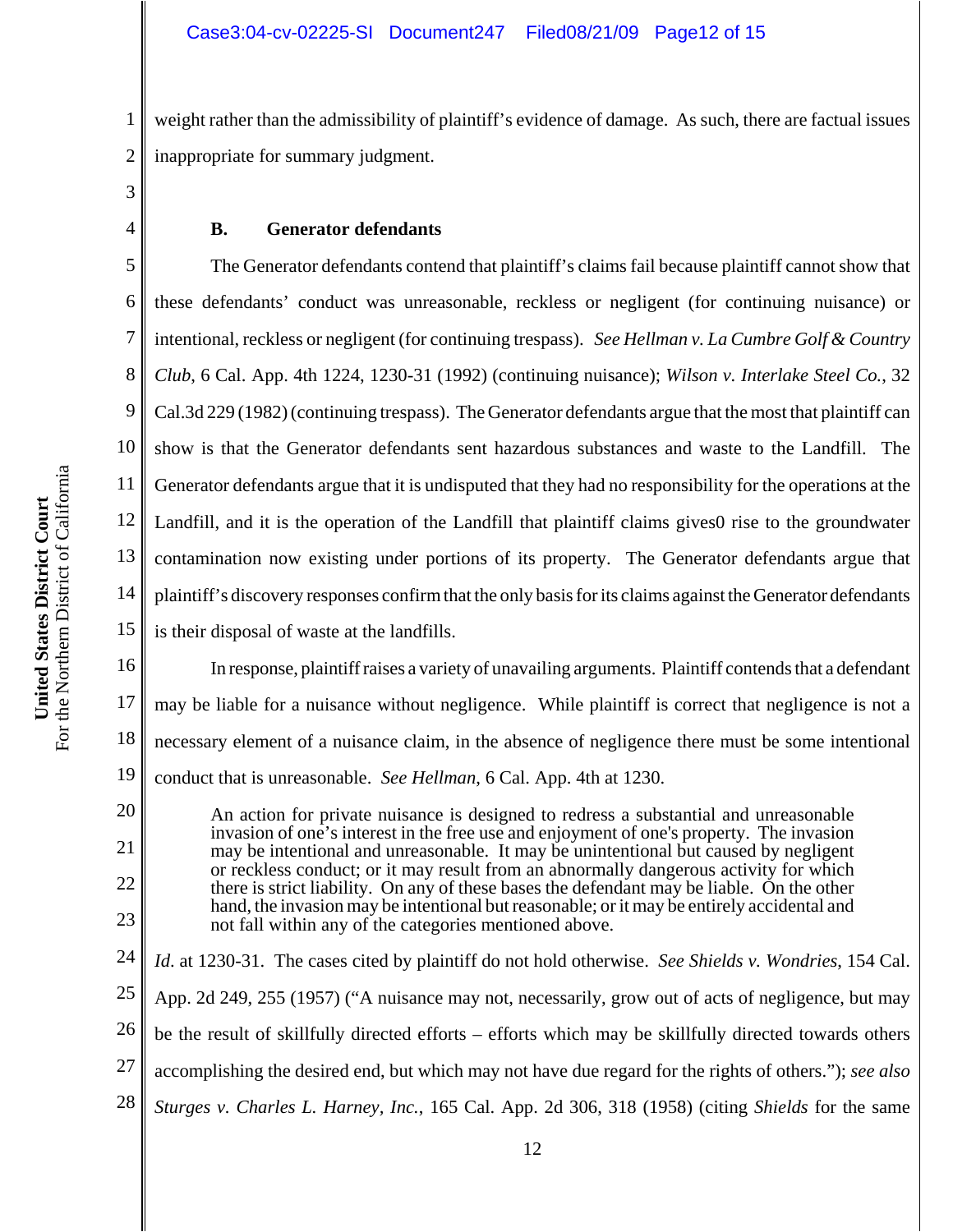3 4 6 8 proposition). Moreover, both *Shields* and *Sturges* demonstrate that in order for liability to attach, a defendant must have intentionally done some act which caused the nuisance. In *Shields*, the defendant property owners constructed improvements to control the flow of water on their property, and those improvements allegedly caused a flood on the plaintiff neighbor's property. *Shields*, 154 Cal. App. 2d at 255. In *Sturges*, the defendant failed to comply with various provisions of the city building code and negligence was established "as a matter of law." *Sturges*, 165 Cal. App. 2d at 318. In any event, the defendant was held liable for nuisance because the defendant engaged in various construction operations on his property which caused flooding and other damage to adjoining landowners. *Id*.

9 10 11 12 13 14 15 16 17 18 19 20 21 Plaintiff also contends that it can hold the Generator defendants liable even though they did not own or operate the landfills. As support, plaintiff cites *Mangini v. Aerojet-General Corporation*, 230 Cal. App. 3d 1125 (1991). However, *Mangini* simply holds that a former landowner who allegedly created the nuisance cannot escape liability on the ground that the defendant no longer holds a possessory interest. "Nor is it material that defendant allegedly created the nuisance at some time in the past but does not currently have a possessory interest in the property. [N]ot only is the party who maintains the nuisance liable but also the party or parties who create or assist in its creation are responsible for the ensuing damages." *Id*. at 1137 (internal quotations omitted). The *Mangini* court cited a number of cases and noted that "these authorities refute defendant's assertion, unsupported by authority that 'one cannot be guilty of committing a nuisance unless it [ sic] is in the position to abate it.'" *Id*. at 1137 n.7. In *Mangini*, the prior landowner defendant had allegedly caused the nuisance by burning and burying waste rocket fuel materials and other hazardous substances on the property. *Id*. at 1132.

22 23 24 25 26 27 28 Here, the Generator defendants are entitled to summary judgment because their conduct – disposing of their waste at the landfill – did not create or assist in the creation of the nuisance. Plaintiff has not submitted any evidence suggesting that defendants' conduct was unreasonable. It is undisputed that the Generator defendants played no part in the operation of the Landfill, and it is undisputed that the Generator defendants' only role with respect to the Landfill was having their waste taken there for purposes of its disposal. Defendants' conduct is too attenuated from the creation of the alleged nuisance. It is true that there would be no nuisance without the disposal of solid and hazardous waste

1

2

5

7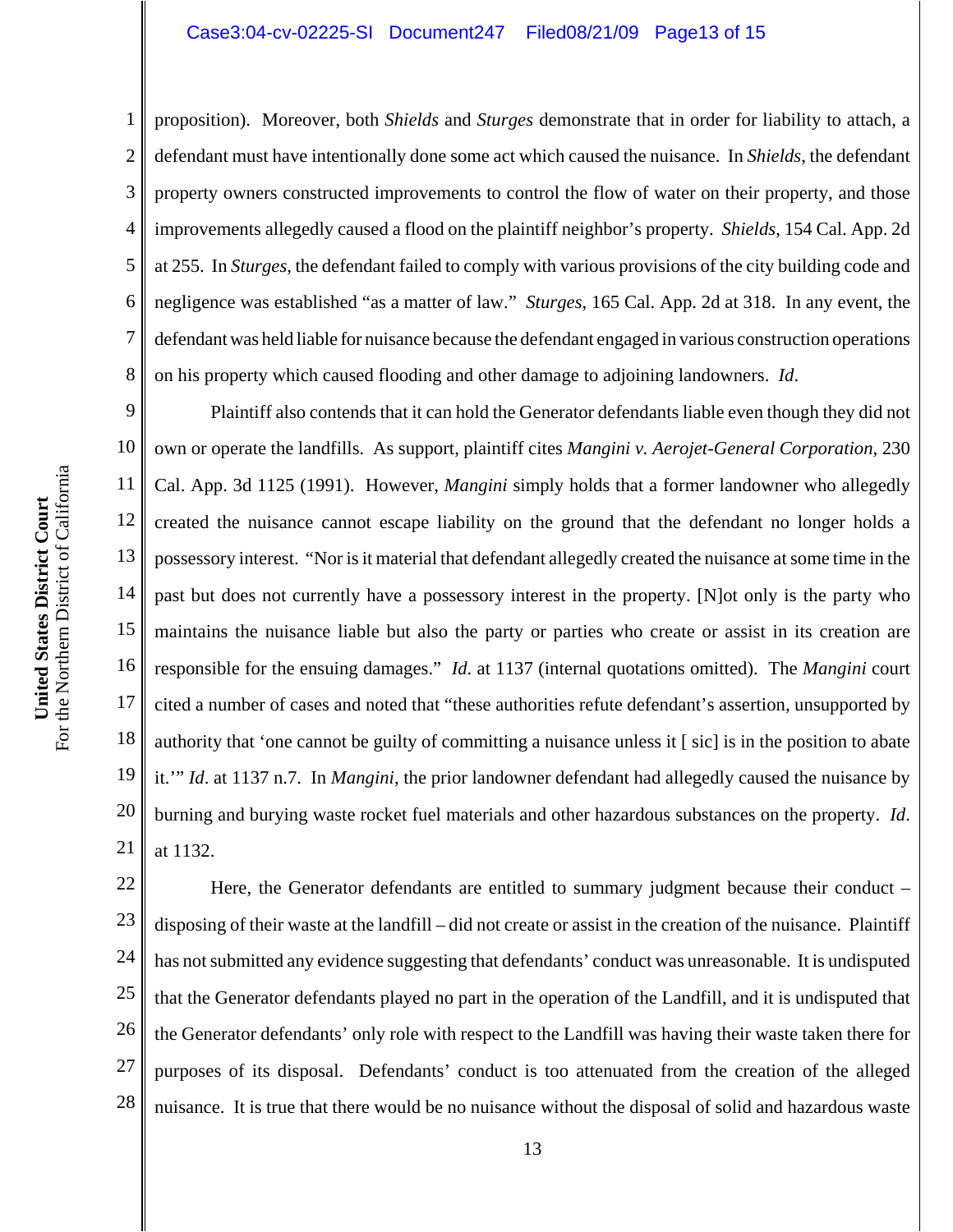4 at the Landfill. However, plaintiff claims that the *cause* of the nuisance was the improper handling of the waste at the Landfill – such as the absence of a liner, operating leachate collection system, or an operating vadose zone monitoring system at the Landfill – which is conduct flowing from the operation of the Landfill, not from the Generator defendants' disposal of waste at the Landfill.

5 6 7 8 9 10 11 For the same reasons, the Court finds that it is appropriate to enter summary judgment in favor of defendants Mary Grace Prewett Bertsch and Harold William Prewett. These defendants were included in the Generator defendants' motion. *See* Docket No. 180 at 6 n.4. According to the declaration of Mary Grace Prewett Bertsch, when her brother Harold was 12 and living at the Christian Brothers orphanage in Berkeley, California, and she was 11 and living in a boarding school or foster home, they each inherited a 1/6 interest in property included in what came to be known as the CCSL. Bertsch Decl.  $\P 5^5$  Ms. Bertsch states,

> However, we did not learn of our inheritance for a number of years afterwards. My uncle, E.A.H. Prewett, owned half of the Landfill Property and held my brother's and my interest in trust from approximately 1947 through 1960. In 1960, my brother's and my interest in the Landfill Property increased to 1/4 each, which E.A.H. Prewett continued to hold in trust.

> I have an understanding that E.A.H. Prewett leased the Landfill Property to various entities between approximately 1947 through 1973. Neither myself, nor my brother had any involvement in those lease transactions. Neither myself, nor my brother ever had any involvement in operations on the Landfill Property. My brother and I received small periodic rent payments from E.A.H. Prewett.

E.A.H. Prewett sold our interest, along with his, in the Landfill Property in 1973.

19 20 21 22 23 24 *Id*.  $\blacksquare$  6-8. Plaintiff does not dispute this evidence, and indeed at the hearing on these motions, plaintiff's counsel stated that the only basis for seeking to hold the Prewetts liable was their status as fractional owners of the landfill. For all of the reasons stated above, that is not enough to raise a triable issue of fact as to these defendants' liability under either a continuing nuisance or continuing trespass theory.

- 25
- 26

1

2

3

12

13

14

15

16

17

<sup>27</sup> 28 <sup>5</sup> The Prewetts became wards of the State after their father was killed in an automobile accident in 1935 when Harold was 1 year old and Mary was one month old, and their mother was later institutionalized. *Id*. ¶¶ 3-4.